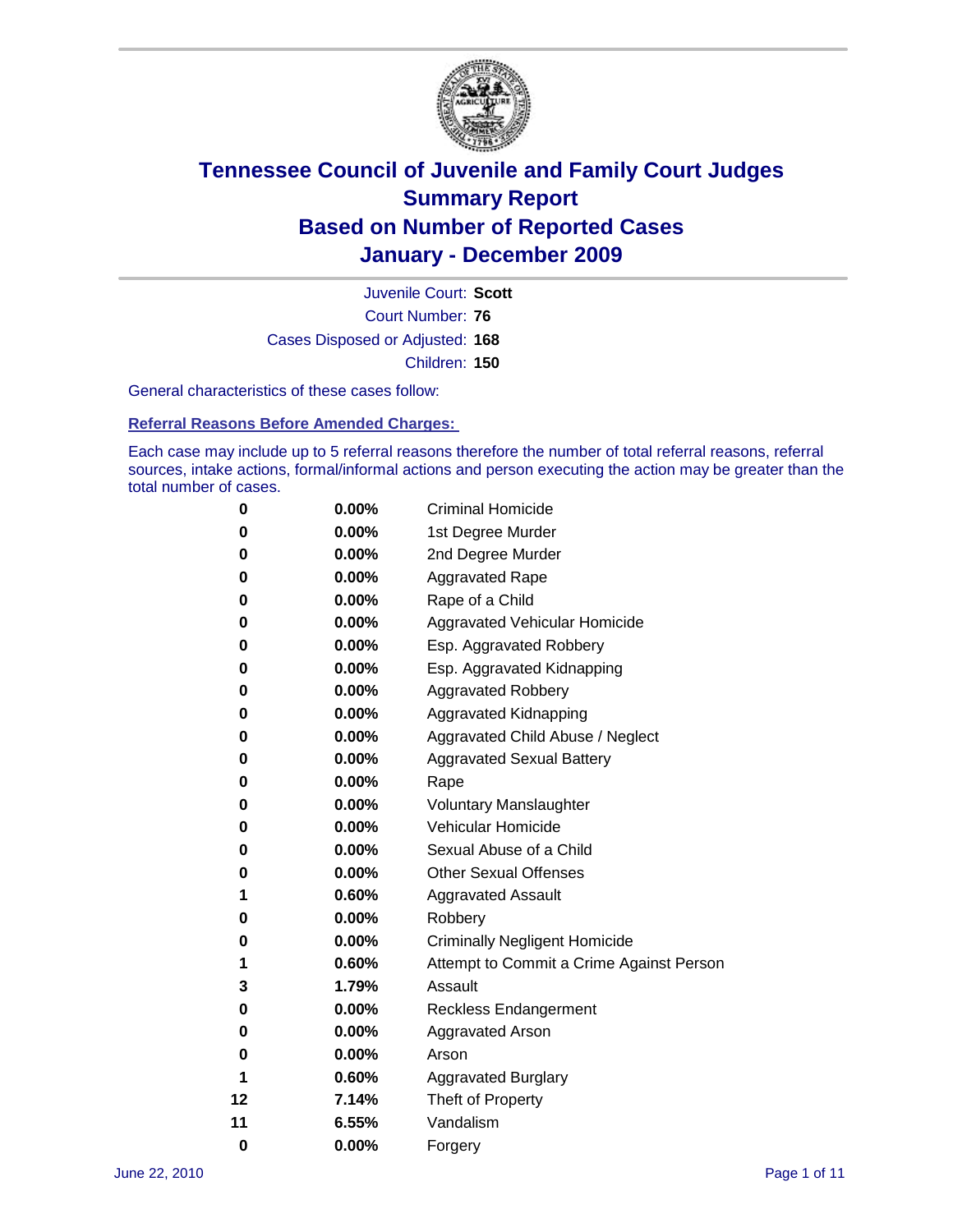

Court Number: **76** Juvenile Court: **Scott** Cases Disposed or Adjusted: **168** Children: **150**

#### **Referral Reasons Before Amended Charges:**

Each case may include up to 5 referral reasons therefore the number of total referral reasons, referral sources, intake actions, formal/informal actions and person executing the action may be greater than the total number of cases.

| 0 | 0.00%    | <b>Worthless Checks</b>                                     |
|---|----------|-------------------------------------------------------------|
| 4 | 2.38%    | Illegal Possession / Fraudulent Use of Credit / Debit Cards |
| 1 | 0.60%    | <b>Burglary</b>                                             |
| 1 | 0.60%    | Unauthorized Use of a Vehicle                               |
| 0 | $0.00\%$ | <b>Cruelty to Animals</b>                                   |
| 1 | 0.60%    | Sale of Controlled Substances                               |
| 1 | 0.60%    | <b>Other Drug Offenses</b>                                  |
| 5 | 2.98%    | <b>Possession of Controlled Substances</b>                  |
| 0 | 0.00%    | <b>Criminal Attempt</b>                                     |
| 0 | 0.00%    | Carrying Weapons on School Property                         |
| 0 | 0.00%    | Unlawful Carrying / Possession of a Weapon                  |
| 0 | $0.00\%$ | <b>Evading Arrest</b>                                       |
| 3 | 1.79%    | Escape                                                      |
| 0 | $0.00\%$ | Driving Under Influence (DUI)                               |
| 3 | 1.79%    | Possession / Consumption of Alcohol                         |
| 0 | $0.00\%$ | Resisting Stop, Frisk, Halt, Arrest or Search               |
| 0 | $0.00\%$ | <b>Aggravated Criminal Trespass</b>                         |
| 0 | $0.00\%$ | Harassment                                                  |
| 0 | 0.00%    | Failure to Appear                                           |
| 0 | $0.00\%$ | Filing a False Police Report                                |
| 0 | 0.00%    | <b>Criminal Impersonation</b>                               |
| 1 | 0.60%    | <b>Disorderly Conduct</b>                                   |
| 8 | 4.76%    | <b>Criminal Trespass</b>                                    |
| 0 | 0.00%    | <b>Public Intoxication</b>                                  |
| 0 | $0.00\%$ | Gambling                                                    |
| 0 | 0.00%    | Traffic                                                     |
| 0 | $0.00\%$ | <b>Local Ordinances</b>                                     |
| 0 | 0.00%    | Violation of Wildlife Regulations                           |
| 0 | $0.00\%$ | Contempt of Court                                           |
| 1 | 0.60%    | Violation of Probation                                      |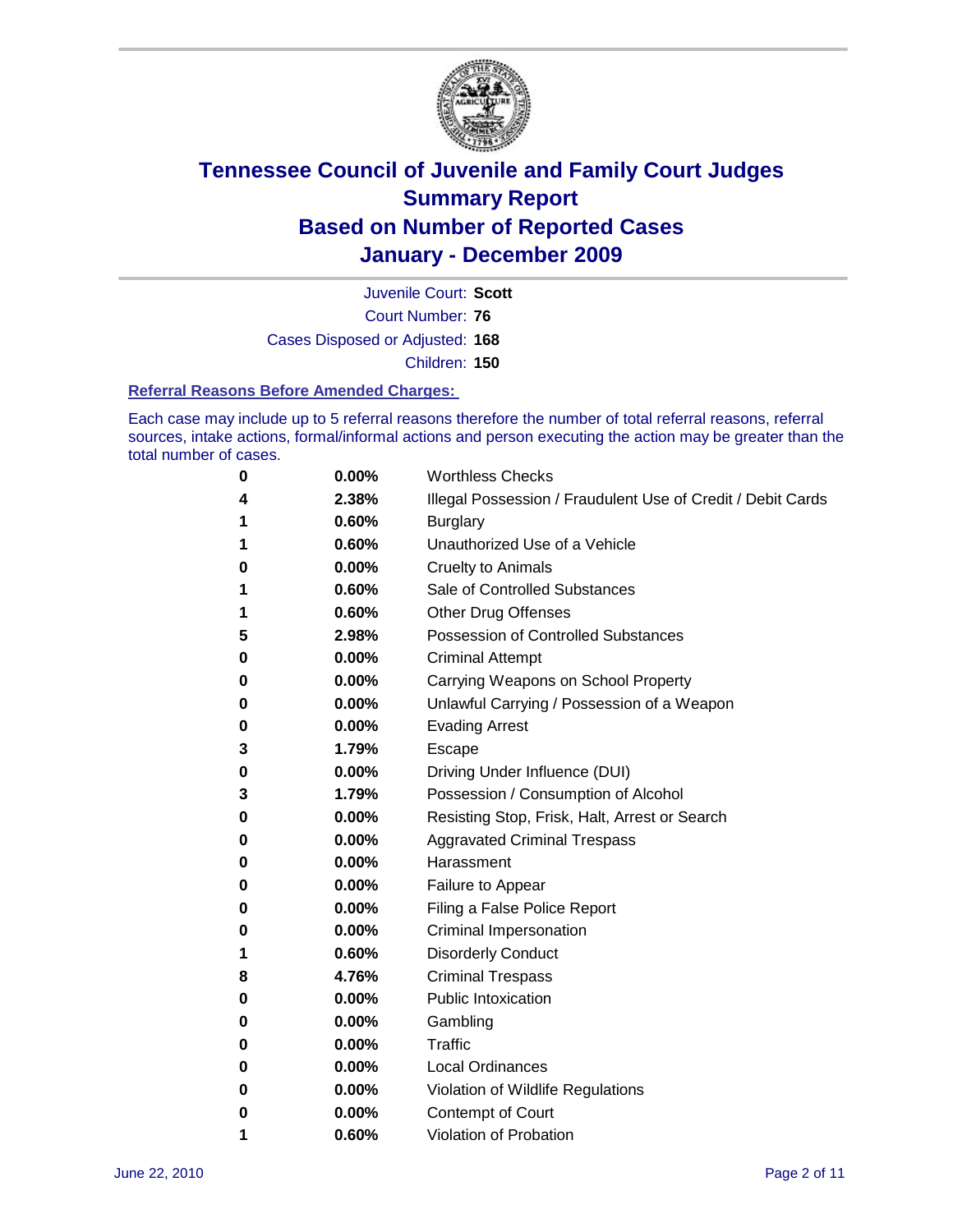

Court Number: **76** Juvenile Court: **Scott** Cases Disposed or Adjusted: **168** Children: **150**

#### **Referral Reasons Before Amended Charges:**

Each case may include up to 5 referral reasons therefore the number of total referral reasons, referral sources, intake actions, formal/informal actions and person executing the action may be greater than the total number of cases.

| 168 | 100.00% | <b>Total Referrals</b>                 |
|-----|---------|----------------------------------------|
| 0   | 0.00%   | Other                                  |
| 0   | 0.00%   | <b>Consent to Marry</b>                |
| 0   | 0.00%   | <b>Request for Medical Treatment</b>   |
| 0   | 0.00%   | <b>Child Support</b>                   |
| 0   | 0.00%   | Paternity / Legitimation               |
| 0   | 0.00%   | Visitation                             |
| 0   | 0.00%   | Custody                                |
| 0   | 0.00%   | <b>Foster Care Review</b>              |
| 0   | 0.00%   | <b>Administrative Review</b>           |
| 0   | 0.00%   | <b>Judicial Review</b>                 |
| 0   | 0.00%   | Violation of Informal Adjustment       |
| 0   | 0.00%   | <b>Violation of Pretrial Diversion</b> |
| 0   | 0.00%   | Termination of Parental Rights         |
| 0   | 0.00%   | Dependency / Neglect                   |
| 0   | 0.00%   | <b>Physically Abused Child</b>         |
| 0   | 0.00%   | Sexually Abused Child                  |
| 0   | 0.00%   | Violation of Curfew                    |
| 0   | 0.00%   | Violation of a Valid Court Order       |
| 3   | 1.79%   | Possession of Tobacco Products         |
| 0   | 0.00%   | Out-of-State Runaway                   |
| 1   | 0.60%   | In-State Runaway                       |
| 4   | 2.38%   | Truancy                                |
| 102 | 60.71%  | <b>Unruly Behavior</b>                 |
| 0   | 0.00%   | Violation of Aftercare                 |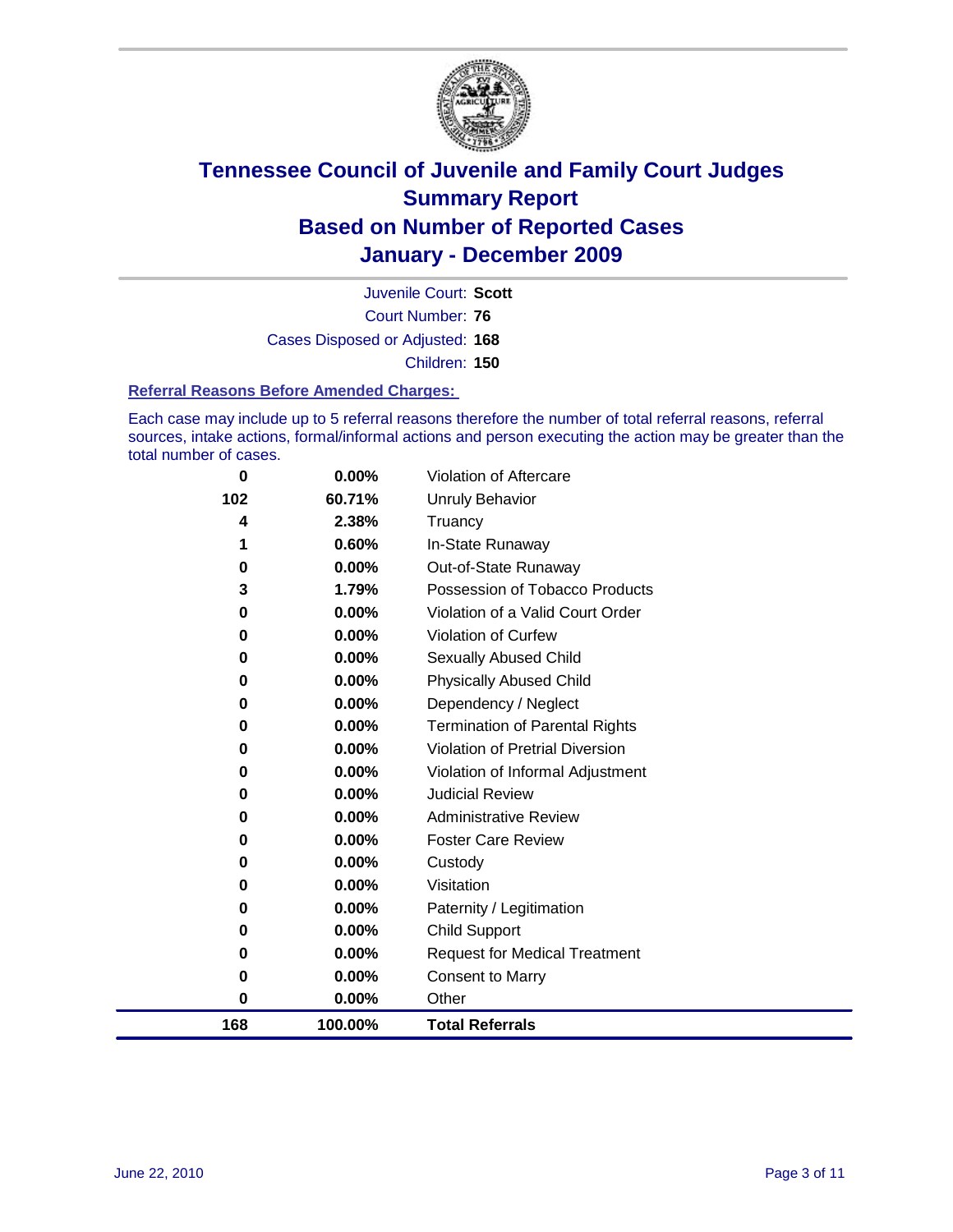

|                            | Juvenile Court: Scott           |                                   |  |  |
|----------------------------|---------------------------------|-----------------------------------|--|--|
|                            |                                 | <b>Court Number: 76</b>           |  |  |
|                            | Cases Disposed or Adjusted: 168 |                                   |  |  |
|                            |                                 | Children: 150                     |  |  |
| <b>Referral Sources: 1</b> |                                 |                                   |  |  |
| 127                        | 75.60%                          | Law Enforcement                   |  |  |
| 0                          | 0.00%                           | Parents                           |  |  |
| 0                          | 0.00%                           | <b>Relatives</b>                  |  |  |
| 0                          | 0.00%                           | Self                              |  |  |
| 41                         | 24.40%                          | School                            |  |  |
| 0                          | 0.00%                           | <b>CSA</b>                        |  |  |
| 0                          | 0.00%                           | <b>DCS</b>                        |  |  |
| 0                          | 0.00%                           | Other State Department            |  |  |
| 0                          | 0.00%                           | <b>District Attorney's Office</b> |  |  |
| 0                          | 0.00%                           | <b>Court Staff</b>                |  |  |
| 0                          | 0.00%                           | Social Agency                     |  |  |
| 0                          | 0.00%                           | <b>Other Court</b>                |  |  |
| 0                          | 0.00%                           | Victim                            |  |  |
| 0                          | 0.00%                           | Child & Parent                    |  |  |
| 0                          | 0.00%                           | Hospital                          |  |  |
| $\bf{0}$                   | 0.00%                           | Unknown                           |  |  |
| $\bf{0}$                   | 0.00%                           | Other                             |  |  |
| 168                        | 100.00%                         | <b>Total Referral Sources</b>     |  |  |

### **Age of Child at Referral: 2**

| 29.33%<br>0.00%<br>$0.00\%$ | Ages 17 through 18<br>Ages 19 and Over<br><b>Unknown</b> |
|-----------------------------|----------------------------------------------------------|
|                             |                                                          |
|                             |                                                          |
|                             |                                                          |
| 48.00%                      | Ages 15 through 16                                       |
| 15.33%                      | Ages 13 through 14                                       |
|                             | Ages 11 through 12                                       |
| 5.33%                       |                                                          |
|                             |                                                          |

<sup>1</sup> If different than number of Referral Reasons (168), verify accuracy of your court's data.

<sup>2</sup> One child could be counted in multiple categories, verify accuracy of your court's data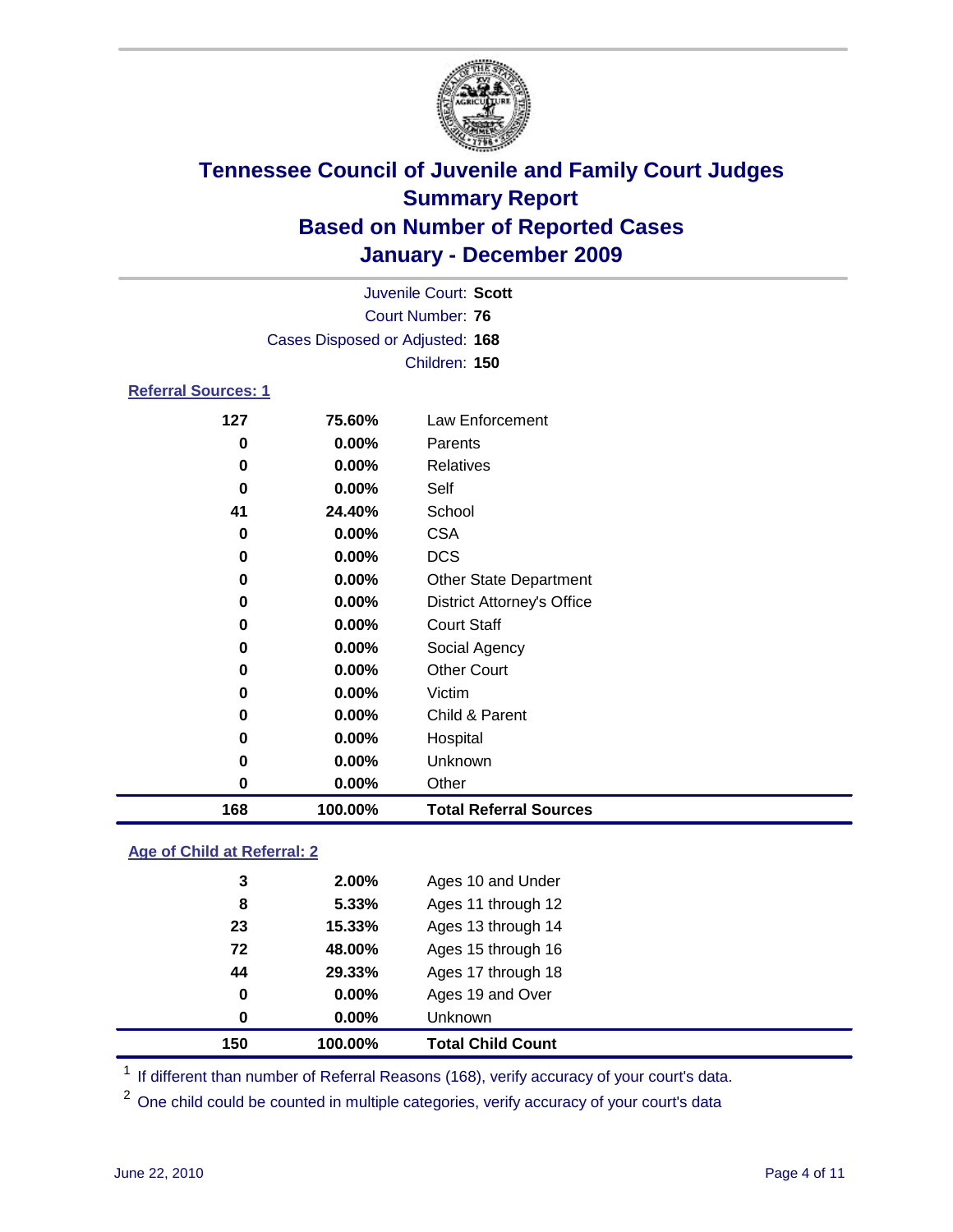

| Juvenile Court: Scott                   |                                 |                          |  |  |
|-----------------------------------------|---------------------------------|--------------------------|--|--|
| <b>Court Number: 76</b>                 |                                 |                          |  |  |
|                                         | Cases Disposed or Adjusted: 168 |                          |  |  |
|                                         |                                 | Children: 150            |  |  |
| Sex of Child: 1                         |                                 |                          |  |  |
| 115                                     | 76.67%                          | Male                     |  |  |
| 35                                      | 23.33%                          | Female                   |  |  |
| $\mathbf 0$                             | 0.00%                           | Unknown                  |  |  |
| 150                                     | 100.00%                         | <b>Total Child Count</b> |  |  |
| Race of Child: 1                        |                                 |                          |  |  |
| 150                                     | 100.00%                         | White                    |  |  |
| $\mathbf 0$                             | 0.00%                           | African American         |  |  |
| 0                                       | 0.00%                           | Native American          |  |  |
| 0                                       | 0.00%                           | Asian                    |  |  |
| 0                                       | 0.00%                           | Mixed                    |  |  |
| 0                                       | 0.00%                           | Unknown                  |  |  |
| 150                                     | 100.00%                         | <b>Total Child Count</b> |  |  |
| <b>Hispanic Origin: 1</b>               |                                 |                          |  |  |
| 1                                       | 0.67%                           | Yes                      |  |  |
| 149                                     | 99.33%                          | No                       |  |  |
| $\mathbf 0$                             | 0.00%                           | Unknown                  |  |  |
| 150                                     | 100.00%                         | <b>Total Child Count</b> |  |  |
| <b>School Enrollment of Children: 1</b> |                                 |                          |  |  |
| 143                                     | 95.33%                          | Yes                      |  |  |
| $\overline{7}$                          | 4.67%                           | No                       |  |  |
| $\mathbf 0$                             | 0.00%                           | Unknown                  |  |  |
| 150                                     | 100.00%                         | <b>Total Child Count</b> |  |  |

One child could be counted in multiple categories, verify accuracy of your court's data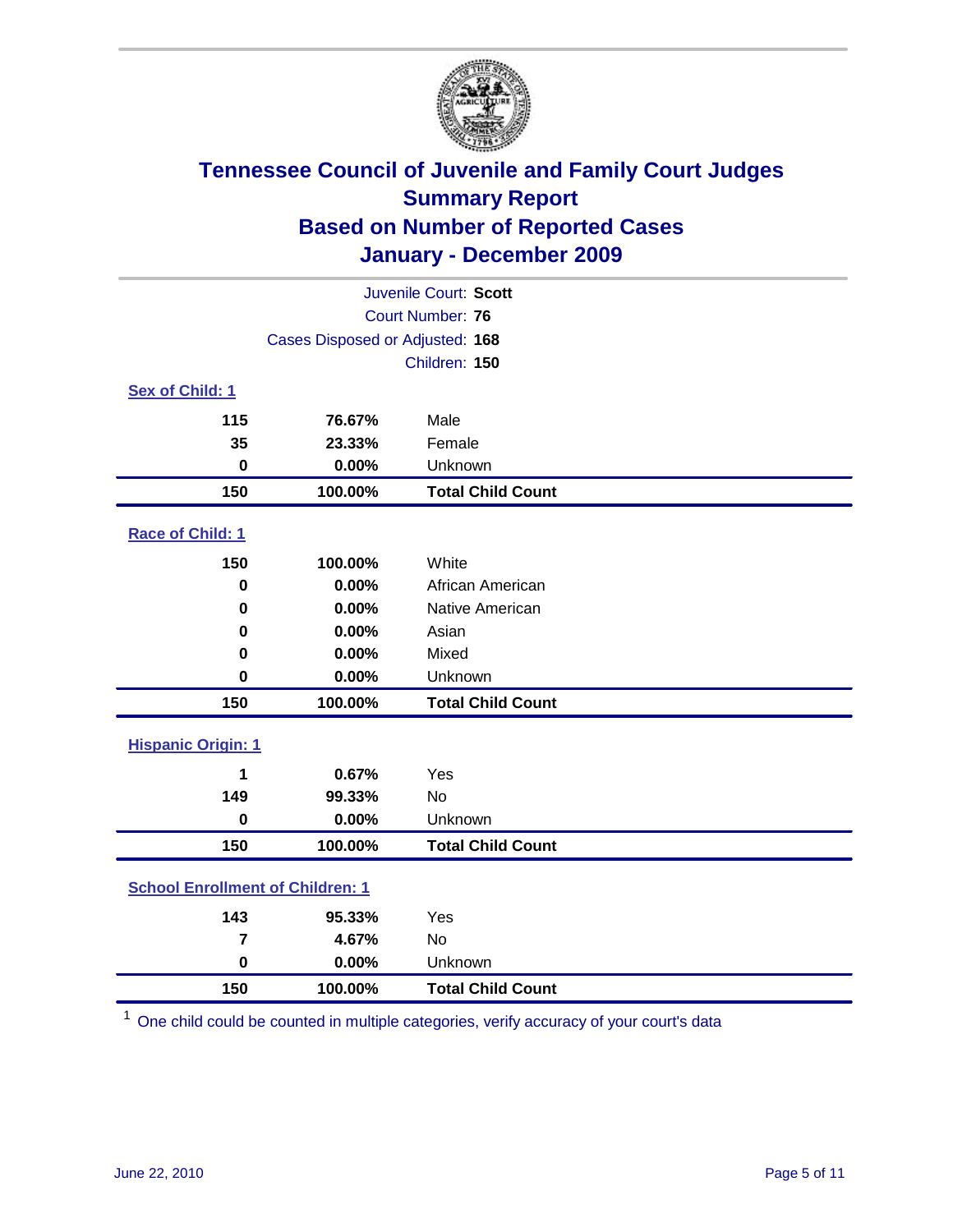

Court Number: **76** Juvenile Court: **Scott** Cases Disposed or Adjusted: **168** Children: **150**

#### **Living Arrangement of Child at Time of Referral: 1**

| 150          | 100.00%  | <b>Total Child Count</b>     |  |
|--------------|----------|------------------------------|--|
| 0            | $0.00\%$ | Other                        |  |
| 0            | $0.00\%$ | Unknown                      |  |
| 0            | $0.00\%$ | Independent                  |  |
| 0            | 0.00%    | In an Institution            |  |
| 0            | $0.00\%$ | In a Residential Center      |  |
| 0            | $0.00\%$ | In a Group Home              |  |
| $\mathbf{2}$ | 1.33%    | With Foster Family           |  |
| 0            | $0.00\%$ | With Adoptive Parents        |  |
| 1            | 0.67%    | <b>With Relatives</b>        |  |
| 10           | 6.67%    | With Father                  |  |
| 38           | 25.33%   | With Mother                  |  |
| 43           | 28.67%   | With Mother and Stepfather   |  |
| 13           | 8.67%    | With Father and Stepmother   |  |
| 43           | 28.67%   | With Both Biological Parents |  |
|              |          |                              |  |

#### **Type of Detention: 2**

| 168 | 100.00%  | <b>Total Detention Count</b> |  |
|-----|----------|------------------------------|--|
| 0   | $0.00\%$ | Other                        |  |
| 0   | $0.00\%$ | Does Not Apply               |  |
| 0   | $0.00\%$ | Unknown                      |  |
| 0   | $0.00\%$ | Psychiatric Hospital         |  |
| 0   | 0.00%    | Jail - No Separation         |  |
| 0   | $0.00\%$ | Jail - Partial Separation    |  |
| 0   | 0.00%    | Jail - Complete Separation   |  |
| 168 | 100.00%  | Juvenile Detention Facility  |  |
| 0   | $0.00\%$ | Non-Secure Placement         |  |
|     |          |                              |  |

<sup>1</sup> One child could be counted in multiple categories, verify accuracy of your court's data

<sup>2</sup> If different than number of Cases (168) verify accuracy of your court's data.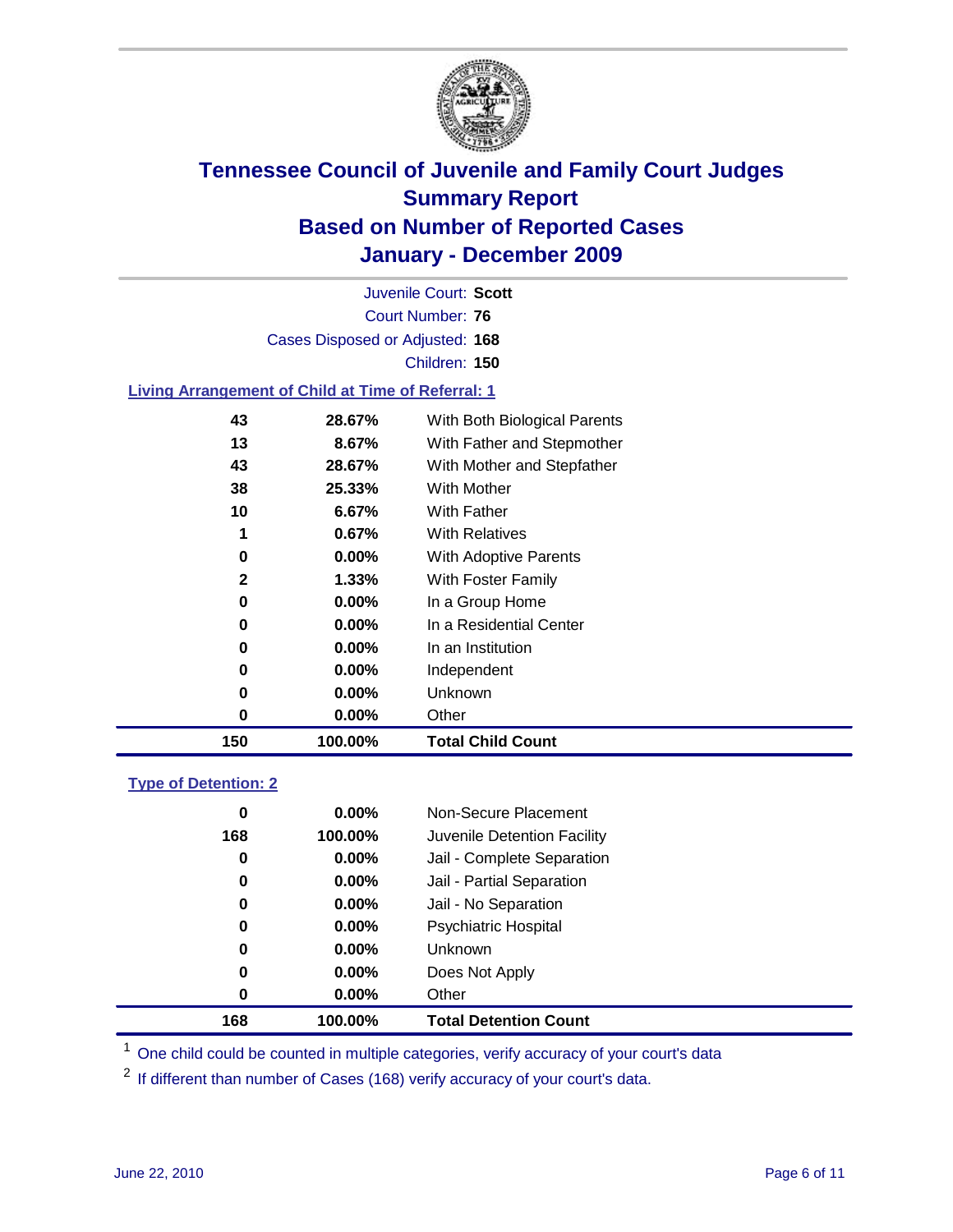

|                                                    | Juvenile Court: Scott           |                                         |  |  |  |  |
|----------------------------------------------------|---------------------------------|-----------------------------------------|--|--|--|--|
|                                                    |                                 | Court Number: 76                        |  |  |  |  |
|                                                    | Cases Disposed or Adjusted: 168 |                                         |  |  |  |  |
| Children: 150                                      |                                 |                                         |  |  |  |  |
| <b>Placement After Secure Detention Hearing: 1</b> |                                 |                                         |  |  |  |  |
| 168                                                | 100.00%                         | Returned to Prior Living Arrangement    |  |  |  |  |
| 0                                                  | 0.00%                           | Juvenile Detention Facility             |  |  |  |  |
| 0                                                  | 0.00%                           | Jail                                    |  |  |  |  |
| 0                                                  | 0.00%                           | Shelter / Group Home                    |  |  |  |  |
| 0                                                  | 0.00%                           | <b>Foster Family Home</b>               |  |  |  |  |
| 0                                                  | 0.00%                           | Psychiatric Hospital                    |  |  |  |  |
| 0                                                  | 0.00%                           | Unknown                                 |  |  |  |  |
| 0                                                  | 0.00%                           | Does Not Apply                          |  |  |  |  |
| 0                                                  | 0.00%                           | Other                                   |  |  |  |  |
| 168                                                | 100.00%                         | <b>Total Placement Count</b>            |  |  |  |  |
| <b>Intake Actions: 2</b>                           |                                 |                                         |  |  |  |  |
| 168                                                | 100.00%                         | <b>Petition Filed</b>                   |  |  |  |  |
| 0                                                  | 0.00%                           | <b>Motion Filed</b>                     |  |  |  |  |
| 0                                                  | 0.00%                           | <b>Citation Processed</b>               |  |  |  |  |
| 0                                                  | 0.00%                           | Notification of Paternity Processed     |  |  |  |  |
| 0                                                  | 0.00%                           | Scheduling of Judicial Review           |  |  |  |  |
| 0                                                  | 0.00%                           | Scheduling of Administrative Review     |  |  |  |  |
| 0                                                  | 0.00%                           | <b>Scheduling of Foster Care Review</b> |  |  |  |  |

 **0.00%** Unknown **0.00%** Does Not Apply **0.00%** Other

**100.00% Total Intake Count**

<sup>1</sup> If different than number of Cases (168) verify accuracy of your court's data.

<sup>2</sup> If different than number of Referral Reasons (168), verify accuracy of your court's data.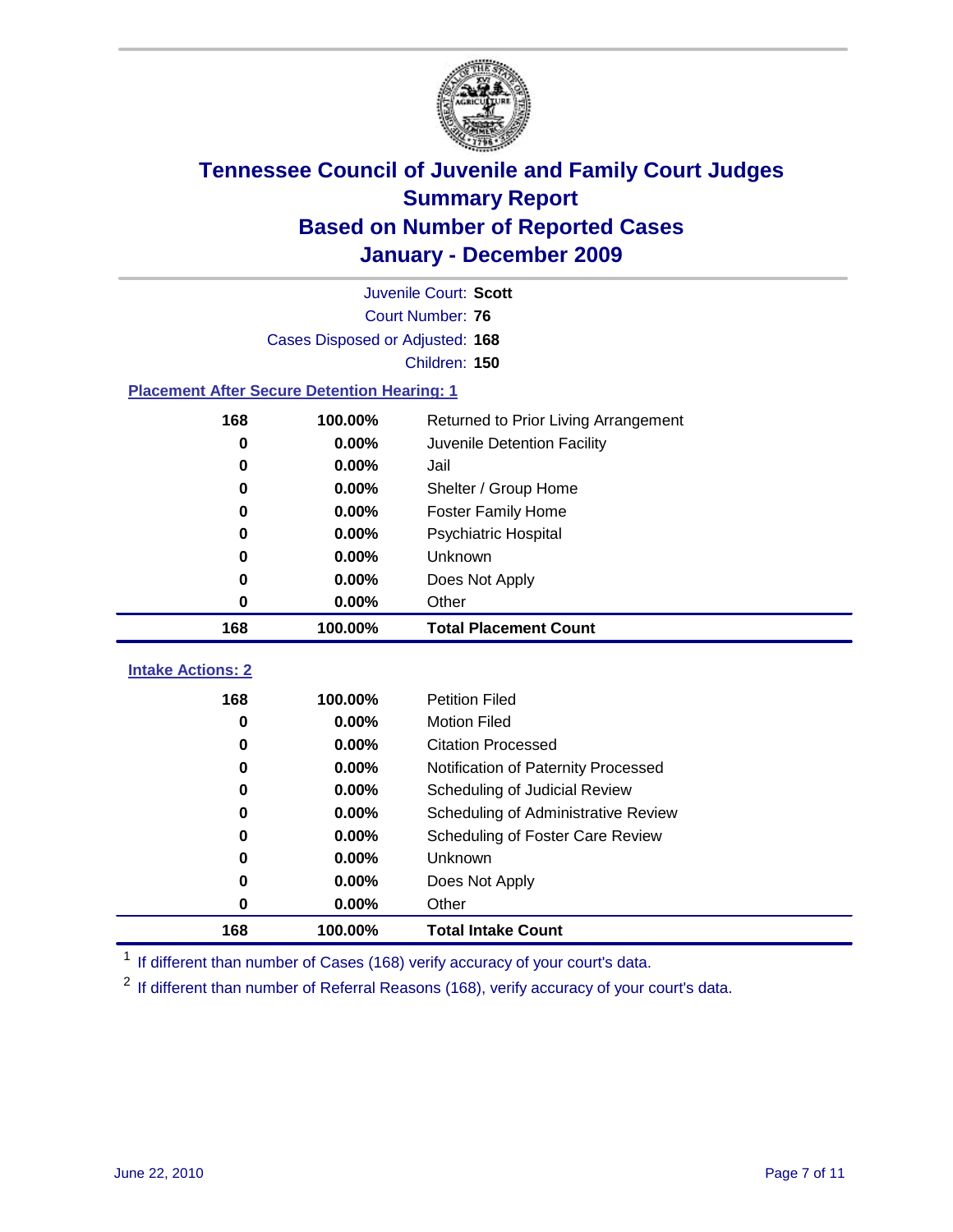

Court Number: **76** Juvenile Court: **Scott** Cases Disposed or Adjusted: **168** Children: **150**

#### **Last Grade Completed by Child: 1**

| 0                | 0.00%    | Too Young for School         |
|------------------|----------|------------------------------|
| 0                | 0.00%    | Preschool                    |
| 0                | $0.00\%$ | Kindergarten                 |
| 0                | 0.00%    | 1st Grade                    |
| 0                | 0.00%    | 2nd Grade                    |
| $\mathbf{2}$     | 1.33%    | 3rd Grade                    |
| 1                | 0.67%    | 4th Grade                    |
| 3                | 2.00%    | 5th Grade                    |
| 9                | 6.00%    | 6th Grade                    |
| 8                | 5.33%    | 7th Grade                    |
| 25               | 16.67%   | 8th Grade                    |
| 21               | 14.00%   | 9th Grade                    |
| 36               | 24.00%   | 10th Grade                   |
| 45               | 30.00%   | 11th Grade                   |
| $\bf{0}$         | $0.00\%$ | 12th Grade                   |
| 0                | $0.00\%$ | Non-Graded Special Ed        |
| 0                | 0.00%    | <b>GED</b>                   |
| 0                | 0.00%    | Graduated                    |
| 0                | $0.00\%$ | <b>Never Attended School</b> |
| 0                | $0.00\%$ | Unknown                      |
| $\boldsymbol{0}$ | 0.00%    | Other                        |
| 150              | 100.00%  | <b>Total Child Count</b>     |
|                  |          |                              |

### **Enrolled in Special Education: 1**

| 0   | $0.00\%$ | Yes                      |
|-----|----------|--------------------------|
| 150 | 100.00%  | No                       |
| 0   | $0.00\%$ | Unknown                  |
| 150 | 100.00%  | <b>Total Child Count</b> |

One child could be counted in multiple categories, verify accuracy of your court's data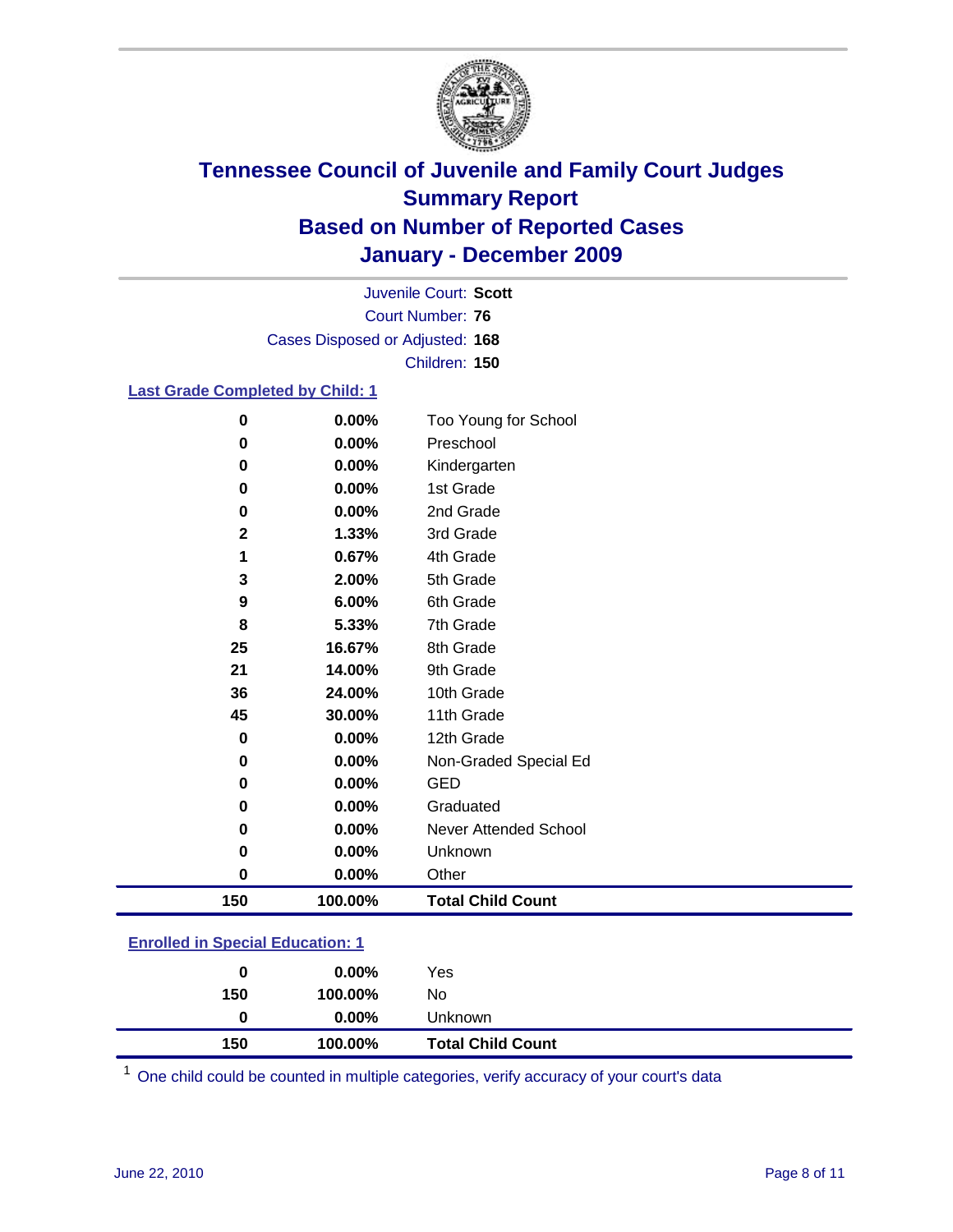

|     | Juvenile Court: Scott           |                           |  |  |  |
|-----|---------------------------------|---------------------------|--|--|--|
|     |                                 | Court Number: 76          |  |  |  |
|     | Cases Disposed or Adjusted: 168 |                           |  |  |  |
|     | Children: 150                   |                           |  |  |  |
|     | <b>Action Executed By: 1</b>    |                           |  |  |  |
| 168 | 100.00%                         | Judge                     |  |  |  |
| 0   | 0.00%                           | Referee                   |  |  |  |
| 0   | 0.00%                           | <b>YSO</b>                |  |  |  |
| 0   | 0.00%                           | Other                     |  |  |  |
| 0   | 0.00%                           | Unknown                   |  |  |  |
| 168 | 100.00%                         | <b>Total Action Count</b> |  |  |  |

#### **Formal / Informal Actions: 1**

| 168 | 100.00%  | Dismissed                                        |
|-----|----------|--------------------------------------------------|
| 0   | $0.00\%$ | Retired / Nolle Prosequi                         |
| 0   | $0.00\%$ | <b>Complaint Substantiated Delinquent</b>        |
| 0   | $0.00\%$ | <b>Complaint Substantiated Status Offender</b>   |
| 0   | $0.00\%$ | <b>Complaint Substantiated Dependent/Neglect</b> |
| 0   | $0.00\%$ | <b>Complaint Substantiated Abused</b>            |
| 0   | $0.00\%$ | <b>Complaint Substantiated Mentally III</b>      |
| 0   | $0.00\%$ | Informal Adjustment                              |
| 0   | $0.00\%$ | <b>Pretrial Diversion</b>                        |
| 0   | $0.00\%$ | <b>Transfer to Adult Court Hearing</b>           |
| 0   | $0.00\%$ | Charges Cleared by Transfer to Adult Court       |
| 0   | $0.00\%$ | Special Proceeding                               |
| 0   | $0.00\%$ | <b>Review Concluded</b>                          |
| 0   | $0.00\%$ | Case Held Open                                   |
| 0   | $0.00\%$ | Other                                            |
| 0   | $0.00\%$ | Unknown                                          |
| 168 | 100.00%  | <b>Total Action Count</b>                        |

<sup>1</sup> If different than number of Referral Reasons (168), verify accuracy of your court's data.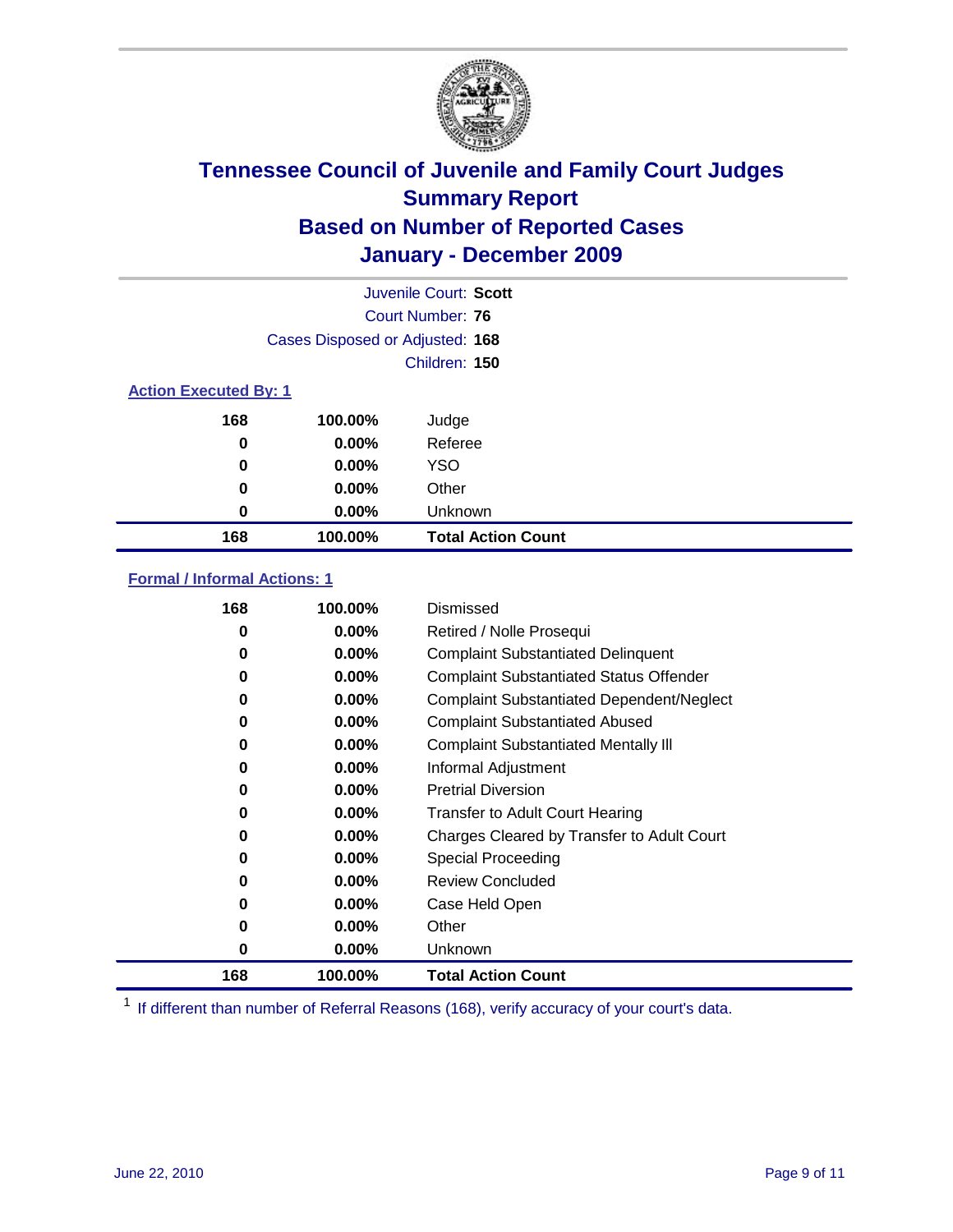

|                       |                                 | Juvenile Court: Scott                                 |
|-----------------------|---------------------------------|-------------------------------------------------------|
|                       |                                 | <b>Court Number: 76</b>                               |
|                       | Cases Disposed or Adjusted: 168 |                                                       |
|                       |                                 | Children: 150                                         |
| <b>Case Outcomes:</b> |                                 | There can be multiple outcomes for one child or case. |
| 2                     | 0.39%                           | <b>Case Dismissed</b>                                 |
| 2                     | 0.39%                           | Case Retired or Nolle Prosequi                        |
| 1                     | 0.19%                           | Warned / Counseled                                    |
| 142                   | 27.63%                          | Held Open For Review                                  |
| 52                    | 10.12%                          | Supervision / Probation to Juvenile Court             |
| 3                     | 0.58%                           | <b>Probation to Parents</b>                           |
| 3                     | 0.58%                           | Referral to Another Entity for Supervision / Service  |
| 1                     | 0.19%                           | Referred for Mental Health Counseling                 |
| 13                    | 2.53%                           | Referred for Alcohol and Drug Counseling              |
| 30                    | 5.84%                           | <b>Referred to Alternative School</b>                 |
| 0                     | 0.00%                           | Referred to Private Child Agency                      |
| 5                     | 0.97%                           | Referred to Defensive Driving School                  |
| 0                     | 0.00%                           | Referred to Alcohol Safety School                     |
| 35                    | 6.81%                           | Referred to Juvenile Court Education-Based Program    |
| 0                     | 0.00%                           | Driver's License Held Informally                      |
| 0                     | 0.00%                           | <b>Voluntary Placement with DMHMR</b>                 |
| 0                     | 0.00%                           | <b>Private Mental Health Placement</b>                |
| 0                     | 0.00%                           | <b>Private MR Placement</b>                           |
| 0                     | 0.00%                           | Placement with City/County Agency/Facility            |
| 0                     | 0.00%                           | Placement with Relative / Other Individual            |
| 55                    | 10.70%                          | Fine                                                  |
| 159                   | 30.93%                          | <b>Public Service</b>                                 |
| 1                     | 0.19%                           | Restitution                                           |
| 1                     | 0.19%                           | Runaway Returned                                      |
| 1                     | 0.19%                           | No Contact Order                                      |
| U                     | 0.00%                           | Injunction Other than No Contact Order                |
| 0                     | 0.00%                           | <b>House Arrest</b>                                   |
| 0                     | 0.00%                           | <b>Court Defined Curfew</b>                           |
| 0                     | 0.00%                           | Dismissed from Informal Adjustment                    |
| 0                     | 0.00%                           | <b>Dismissed from Pretrial Diversion</b>              |
| 0                     | 0.00%                           | Released from Probation                               |
| 0                     | 0.00%                           | <b>Transferred to Adult Court</b>                     |
| 0                     | 0.00%                           | <b>DMHMR Involuntary Commitment</b>                   |